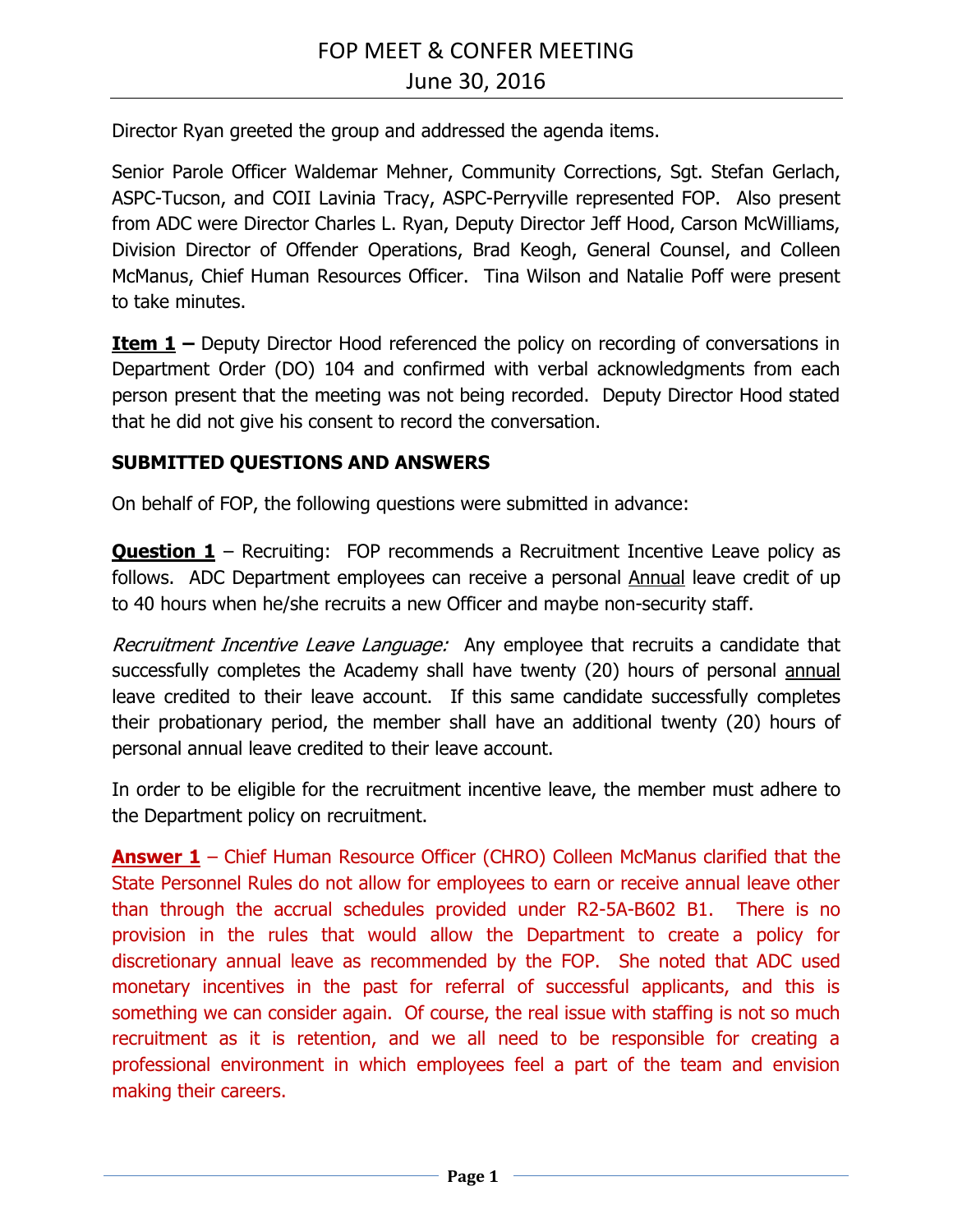Deputy Director Hood confirmed that our employees are our best referral source. CHRO Colleen McManus further discussed the employee referral incentive that was discontinued in 2008 and the current marketing efforts using bill boards and television commercials. Discussion ensued on the use of social media, and Ms. McManus noted that ADC tried this a couple of years ago for recruiting but we didn't see the yield of applicants through social media that we experienced through more traditional marketing efforts—it's time to revisit this. Suggestions were made to consider additional marketing strategies such as the sides of buses, posters by the light rail, and wraps on state buses and vans. Guerilla marketing of ads using social media platforms and search engines were also suggested for consideration in recruitment efforts.

The FOP members noted the positive television ads for Correctional Officers and had some additional questions. CHRO Colleen McManus committed to obtaining information on whether the ads were running in Tucson, the frequency of the ads, commercial time slots, and expense.

Ms. McManus subsequently obtained the following information from the RUSH staff. The commercials were run for a short time in most areas of the state, but not in Tucson, as that was not included in the package. The cost of these ads was about \$32,000, including the development. Now that we are in a new budget year, we expect to do more TV advertising, including some spots in Tucson, as funding permits. A question was asked about wrapping buses with our recruitment information. It is cost prohibitive for us to consider city buses. Perhaps we can wrap our statewide ADC buses in the future. In terms of social media, our Communications office has been wonderful about posting recruitment related news and opportunities on the Department's Twitter feed, and our CO related videos can be found on YouTube.

**Question 2** - ID Change: FOP recommends a change to current ADC ID cards issued to staff. ADC Department employees are currently issued ID cards that are lacking a few details and FOP recommends the following additional data points to be added to the back of the ID:

- An expiration date (Recommend 5 or 7 year expiration date)
- Employee Identification Number (EIN)

**Answer 2** – CHRO Colleen McManus addressed the suggestion regarding Employee Identification Numbers first.

She noted that we will not consider adding the EIN to ID cards. Employees use their EIN to access the most sensitive information on pay and benefits through the YES system. If someone was to lose or misplace his/her badge with the EIN, someone who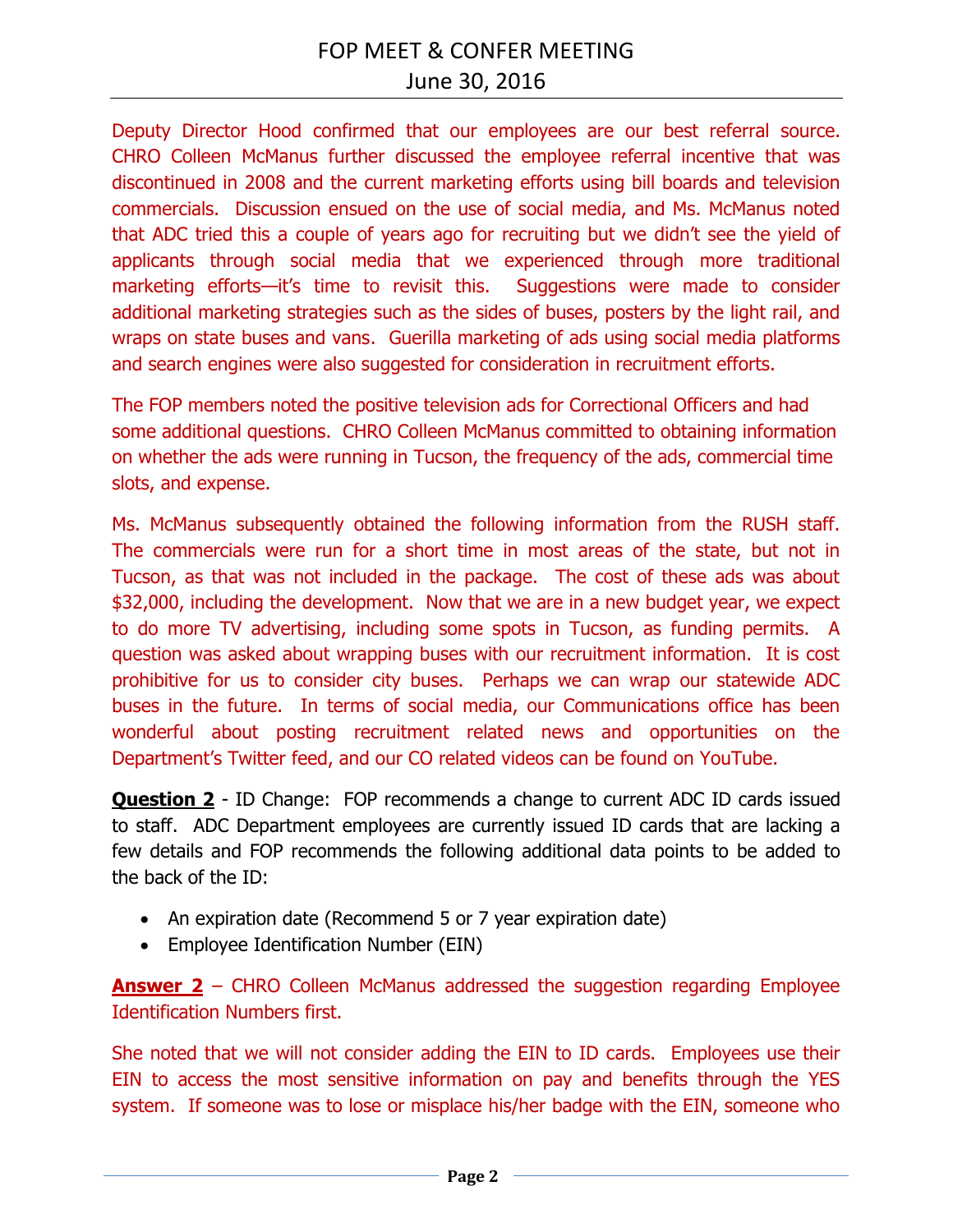finds the badge could try to access sensitive information about the individual. You don't want someone who finds an ID card with an EIN to phone HR, claim to be the employee, give the EIN to HR, then request information from the Personnel File – or a verification of the Social Security Number. We feel it is important to maintain the integrity of our employee-related information as much as we can.

Ms. McManus noted that there had been no need identified for the expiration date on Employee ID cards and asked the group what prompted that particular recommendation.

Mr. Mehner said this question was raised as the result of an attempt to use the Department ID card to purchase a firearm. The Bureau of Alcohol, Tobacco, Firearms and Explosives requires this information on a government issued ID for it to be considered a valid ID.Additionally, the point was made that one's physical appearance changes over time, therefore an expiration date on the ID card would prompt the regular updating of the employee's photo.

Director Ryan confirmed that we can consider adding an expiration date to the ID card but noted that adding the EIN to the ID card would be adverse, so we will not do that.

**Question 3** – Work Place Exposures: In dealing with exposures, form confusions have been discovered. FOP requests that form 116-4 Workplace Exposure to Blood Bodily Fluids Report have a revision made to the form. FOP requests the statement "Did you request that the inmate blood be drawn for:" be changed to "I request that the inmate blood be drawn for:". This is the section which the OHN uses to determine if the officer is requesting blood be drawn so an order can be written and it has caused confusion. FOP also asks that the Work place exposure packets available at units have instructions for the officer to include that when filling out paperwork at Concentra, the point of contact listed for the employer is to be the OHN. A lot of staff list their direct line supervisor and this person has nothing to do with the medical process. The OHN is the only person who can coordinate medical recommendations.

FOP asks that any new training curriculum include information on the right and process to request an inmate's blood draw. This can lower the stress to individual officers and also lower the cost to Risk Management if the inmate is tested negative.

**Answer 3** – Division Director Carson McWilliams explained that the OHNs from around the state were questioned about confusion with the blood draw request on the form (116-4e) as well as point of contact. They could not tell him of any incidents where these were a problem for the staff member exposed. Mr. McWilliams was informed that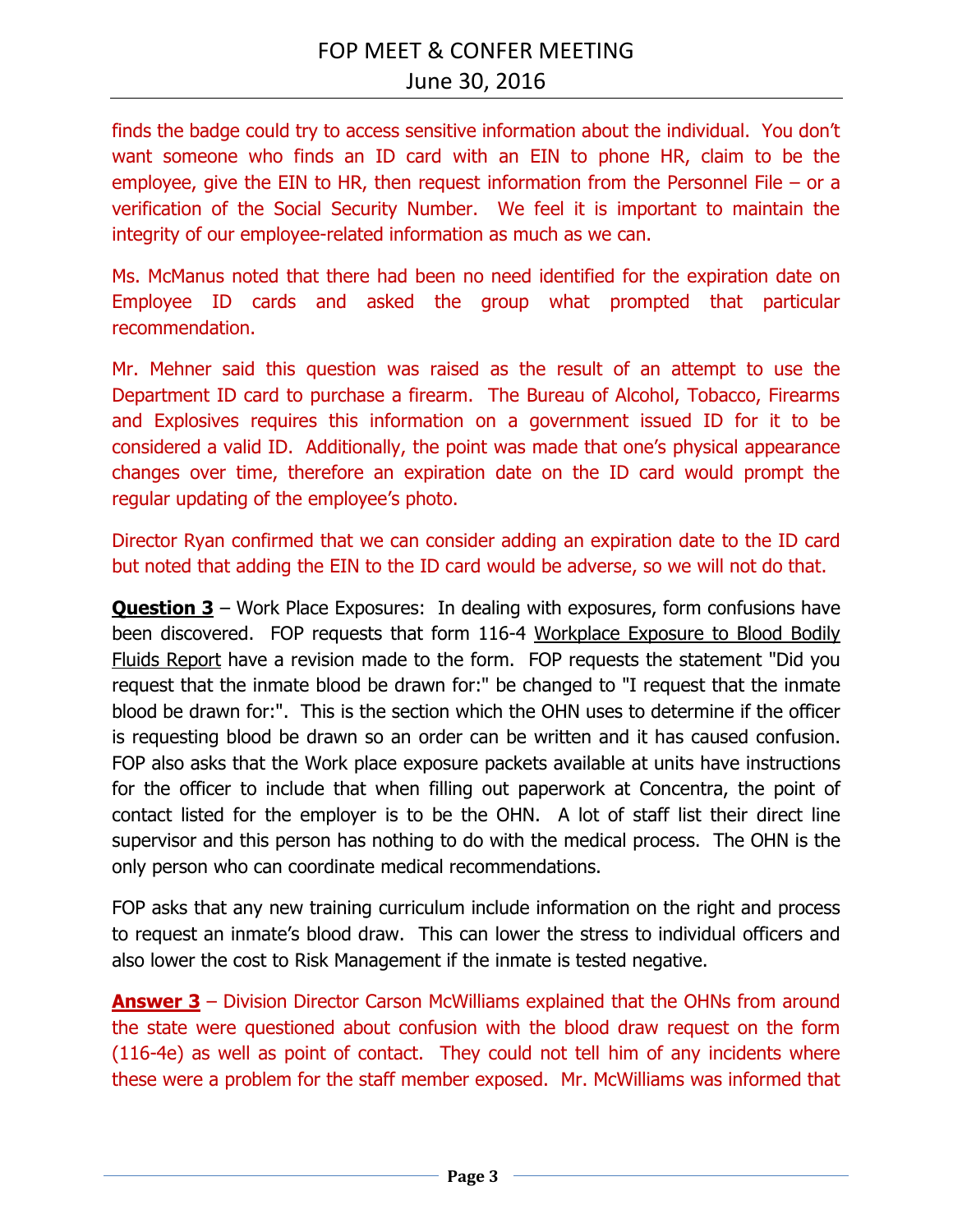in all blood/bodily fluid exposures the inmates' blood is drawn if the staff member exposed wants it to be done.

The exposure packets at the units explain the step by step process. If the OHN is not available staff should call the 1-800 number and follow-up with the OHN the following day.

In response to request to change the language on drawing inmate blood, we will look at ways to ensure all staff know who their exposure contact person is for ADC and we will ensure that the exposure packets contain current forms.

**Question 4** - Work Place Issues - ASPC-Perryville SMA Watches: It has come to FOP's attention that a positive change is pending administration approval. The change is to move SMA watches to the PV CDU. Staff are highly encouraged by this possible change to SMA watches from the administration. Is there a time frame which we may anticipate the final approval?

**Answer 4** – Director Ryan approved the request and the move should be completed in about six weeks.

## **Additional Information:**

1) An agency-wide message regarding Lean was sent to all ADC employees by Director Ryan at 11:41 a.m. on Wednesday, June 29, 2016. The message read as follows:

"We need your help. Are you interested in improving how ADC does business? Are you interested in continuous improvement? Help us as we roll out the new Arizona Management System (AMS) which is being implemented by Arizona state agencies. Join us and your fellow employees as we begin our discussion on the best ways to deliver better results utilizing **Lean** tools and principles.

**What is Lean?** Lean is all about continuous improvement, delivering better results faster. And for us, it also means accomplishing great results while never losing sight of our primary mission to operate safe, secure, and orderly prisons. Applying Lean principles identifies duplicative and unnecessary steps in processes and eliminates those steps to the point where the process is waste free and the quality of our work is second to none. Importantly, Lean is **not** a code word for reductions in our workforce.

**Why Lean?** You are the expert on your job. You have the knowledge to make it better. With so many priorities competing for your limited time and resources,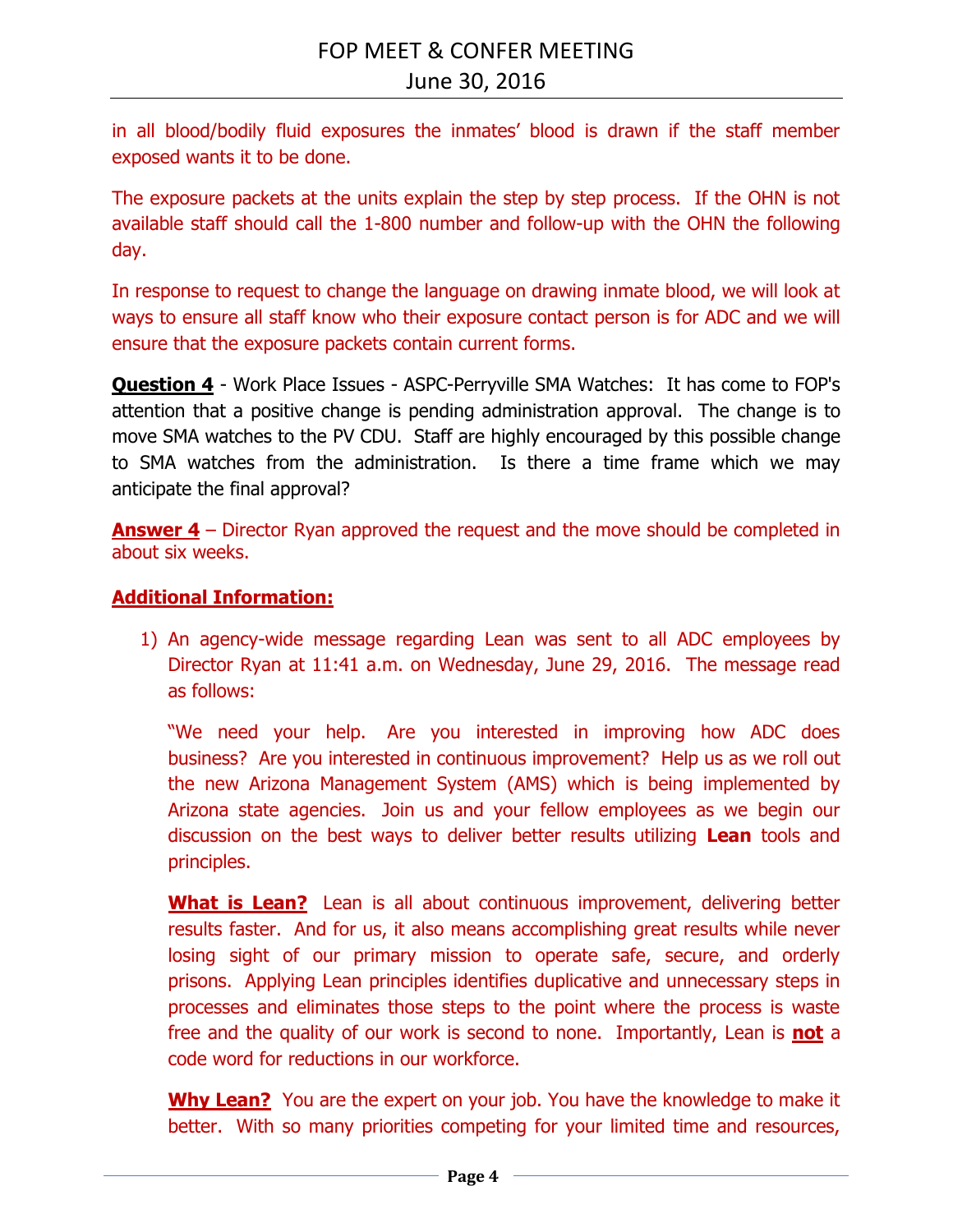we need efficient processes to get our work done. Lean tools and principles offer a way to do that – to focus and direct your knowledge to improve the job and the work environment. You deserve to come to work each day knowing your ideas are valued and motivated to find better ways to do your job – to increase your contribution to ADC and to the Arizona taxpayers. Let's identify these opportunities together. Let's continuously improve together.

**Where are we now?** A team of dedicated employees and supervisors has applied Lean principles to several projects over the past year, and has proudly reported significant reductions in the time it takes to hire a Correctional Officer and to complete the inmate intake process. Another project involving ADC and the Arizona Board of Executive Clemency is expected to achieve similarly impressive results. A Project Team consisting of members of our Executive Team, which includes the Office of Continuous Improvement, will now begin to plan our AMS framework and related performance measures. This team will reach out to employees at all levels for input and participation, and then will support and guide you as we journey forward together.

**Where are we going?** We will keep you informed with regular updates. We will seek your feedback along the way. Within the next two months, you will receive more information and training to help you better understand the Lean principles and their application to your work. Soon you will be requested to participate in a change readiness assessment, which is similar to our current employee engagement survey, but which will specifically focus upon developing our communication and training efforts to reinforce your direct involvement in the coming months.

It is time to open a new chapter for management. The AMS directly supports our ADC core values of **Professionalism**, **Responsibility**, **Integrity**, **Courage**, and **Efficiency** (**PRICE**) by increasing the worth and value of each task that is part of your roles and responsibilities. Looking at our work in this way ensures that every action counts. Together, with teamwork and collaboration, we will apply the AMS to the important work that we do for the citizens of the State of Arizona every day. The result will be a stronger workforce and a better environment for you to work in!"

2) In addition to the Lean initiative, Director Ryan explained that a shared vision statement for the State of Arizona will be forthcoming, as it is under final review in Governor Ducey's office. Once finalized, the vision statement will be published and shared.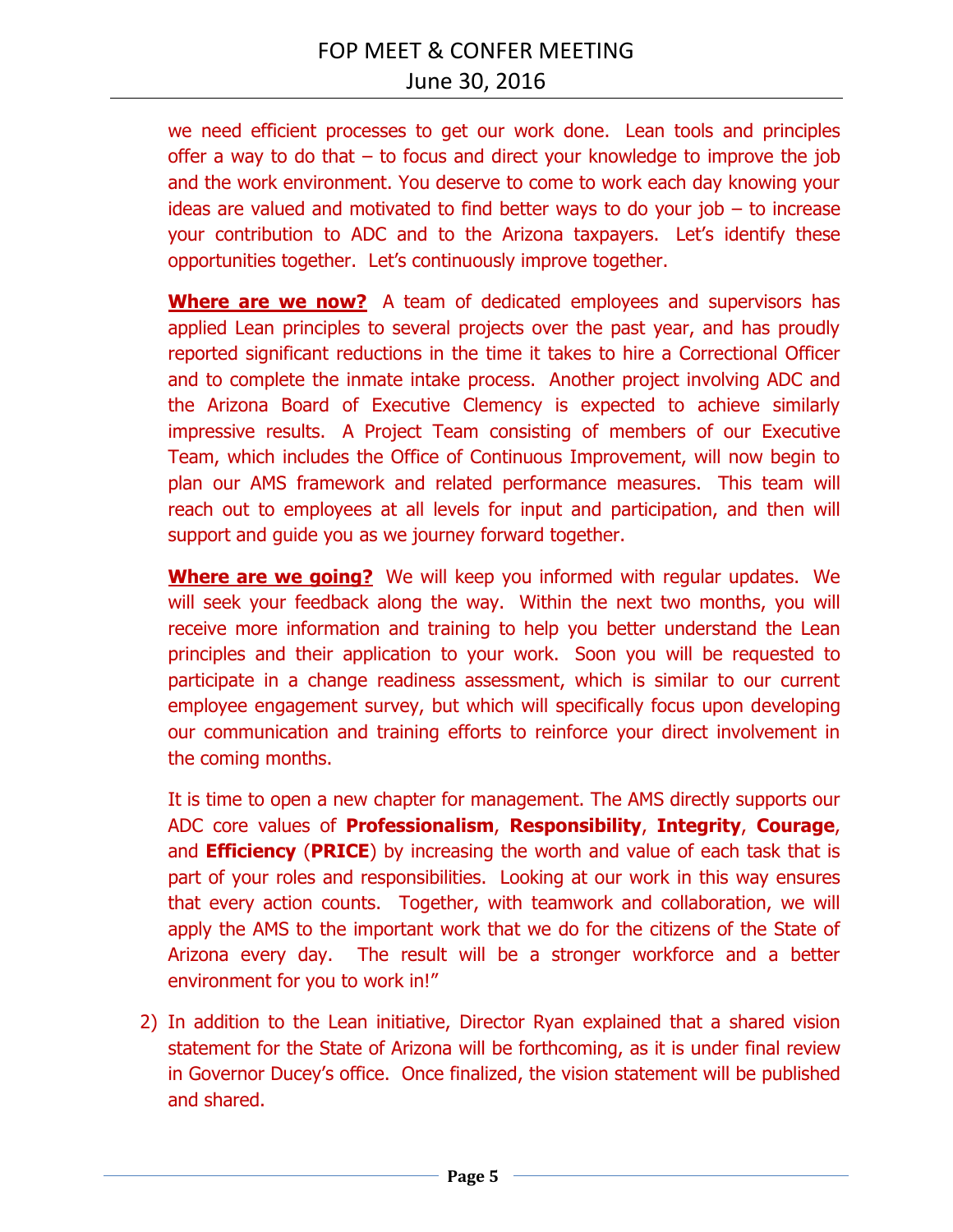3) The Lean bulletin boards in the Director's conference room display the Lean Teams' accomplishments, including the RUSH recruitment reductions. At the time that the RUSH recruitment efforts were evaluated using Lean, the Division was authorized for 6,640 CO positions and had 640 vacancies. Using Lean, the RUSH recruitment time was reduced by more than 50% and decreased the CO position vacancies to 480. Recently we have lost ground because of staff turnover, and as of this week our CO vacancies are at 602. We are now able to efficiently recruit, but we are unable to retain our staff due to competition in the market.

Director Ryan has had two conversations regarding the pay packages with Governor Ducey's office. In support of the pay package, Director Ryan has also spoken with the Correctional Directors Association in regards to a nationwide survey regarding CO vacancies, salaries, and turnover; with specific focus placed on the Western Region and the State of Arizona. Currently, only New Mexico has a lower starting pay than Arizona in the western states.

- 4) In regards to Lean, Deputy Director Hood shared how the second Lean Team evaluated the Intake Processing at Alhambra. A key for the Lean Teams is to work with the people who do the job; they watch and observe how the work is performed to help determine waste and opportunities for efficiency. Although the Intake Processing was considered to be as good as it could be, the Lean team was able to reduce the Intake Processing down to three days, with a goal of two and a half days. Another Lean Team is looking at how to shorten the process for warrants and getting the technical violators in front of the Board of Executive Clemency to be heard. Lean is a new mindset that will be used by all state agencies. This is not a deadline but rather a journey; it is how we will do business. The expectation is that we will experience a culture change over the next twelve to eighteen months as we adopt the principles of Lean and the AMS.
- 5) In regards to DO 503, Employee Grooming and Dress, Director Ryan explained the importance of staff appearance in relationship to projecting a professional image. Specifically, we will address concerns with relaxed policy enforcement consistently across the Division and concerns with facial hair; goatees and beards. The uniform policy is changing to not allow goatees or beards; it's a safety and OSHA issue for those who work in the CO series. Facial hair makes it difficult to pass a fit test and to properly wear a N95 mask. Within the next few months, the policy related to goatees and beards will be revised; no change in policy for mustaches and sideburns. When staff are crisp and look professional they are more respected by inmates and other staff. Division Director Carson McWilliams added that the Department has purchased forty-nine (49) mirrors